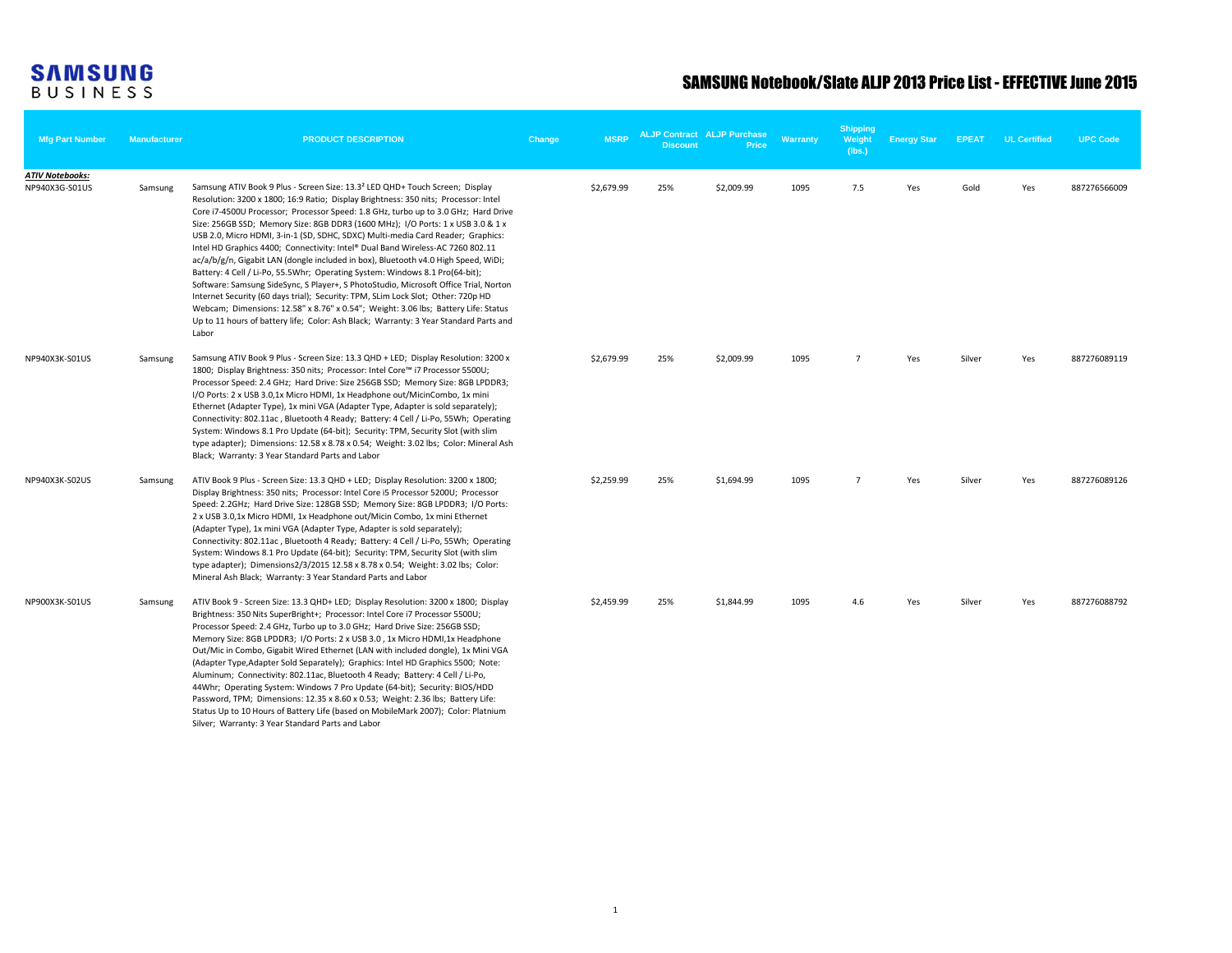|                        |                     |                                                                                                                                                                                                                                                                                                                                                                                                                                                                                                                                                                                                                                                                                                                                                                                                                                                            |        |             |                 |                                             |                 | Shipping         |                    |              |                     |                 |
|------------------------|---------------------|------------------------------------------------------------------------------------------------------------------------------------------------------------------------------------------------------------------------------------------------------------------------------------------------------------------------------------------------------------------------------------------------------------------------------------------------------------------------------------------------------------------------------------------------------------------------------------------------------------------------------------------------------------------------------------------------------------------------------------------------------------------------------------------------------------------------------------------------------------|--------|-------------|-----------------|---------------------------------------------|-----------------|------------------|--------------------|--------------|---------------------|-----------------|
| <b>Mfg Part Number</b> | <b>Manufacturer</b> | <b>PRODUCT DESCRIPTION</b>                                                                                                                                                                                                                                                                                                                                                                                                                                                                                                                                                                                                                                                                                                                                                                                                                                 | Change | <b>MSRP</b> | <b>Discount</b> | <b>ALJP Contract ALJP Purchase</b><br>Price | <b>Warranty</b> | Weight<br>(lbs.) | <b>Energy Star</b> | <b>EPEAT</b> | <b>UL Certified</b> | <b>UPC Code</b> |
|                        |                     |                                                                                                                                                                                                                                                                                                                                                                                                                                                                                                                                                                                                                                                                                                                                                                                                                                                            |        |             |                 |                                             |                 |                  |                    |              |                     |                 |
| NP900X3K-S02US         | Samsung             | ATIV Book 9 - Screen Size: 13.3 QHD+ LED; Display Resolution: 3200 x 1800; Display<br>Brightness: 350 Nits SuperBright+; Processor: Intel® Core™ i5 Processor 5200U;<br>Processor Speed: 2.2 GHz, Turbo up to 2.7 GHz; Hard Drive Size: 128GB SSD;<br>Memory Size: 8GB LPDDR3; I/O Ports: 2 x USB 3.0, 1x Micro HDMI,1x Headphone<br>Out/Mic in Combo, Gigabit Wired Ethernet (LAN with Adapter Sold Separately);<br>Graphics: Intel® HD Graphics 5500; Note: Aluminum; Connectivity: 802.11ac,<br>Bluetooth 4 Ready; Battery: 4 Cell / Li-Po, 44Whr; Operating System: Windows® 7<br>Pro Update (64-bit); Security: BIOS/HDD Password, TPM; Dimensions: 12.35 x 8.60 x<br>0.53; Weight: 2.36 lbs; Battery Life Status: Up to 10 Hours of Battery Life (based on<br>MobileMark 2007); Color: Platnium Silver; Warranty: 3 Year Standard Parts and<br>Labor |        | \$1,999.99  | 25%             | \$1,499.99                                  | 1095            | 4.6              | Yes                | Silver       | Yes                 | 887276088808    |
| <b>Accessories:</b>    |                     |                                                                                                                                                                                                                                                                                                                                                                                                                                                                                                                                                                                                                                                                                                                                                                                                                                                            |        |             |                 |                                             |                 |                  |                    |              |                     |                 |
| AA-DPONE2B/US          | Samsung             | Series 7 Slate Digitizer Pen; Draw, Erase, and Mouse Functions                                                                                                                                                                                                                                                                                                                                                                                                                                                                                                                                                                                                                                                                                                                                                                                             |        | \$39.00     | 10%             | \$35.10                                     | 365             | 0.1              | n/a                | n/a          | n/a                 | 036725700642    |
| AA-AE0NAMB/US          | Samsung             | Series 9 LAN Dongle                                                                                                                                                                                                                                                                                                                                                                                                                                                                                                                                                                                                                                                                                                                                                                                                                                        |        | \$39.00     | 10%             | \$35.10                                     | 365             | 0.6              | n/a                | n/a          | n/a                 | 036725727496    |
| AA-AV0N12B/US          | Samsung             | Samsung Port to VGA adapter for Chromebook                                                                                                                                                                                                                                                                                                                                                                                                                                                                                                                                                                                                                                                                                                                                                                                                                 |        | \$29.00     | 10%             | \$26.10                                     | 365             | 0.037            | n/a                | n/a          | n/a                 | 36725700307     |
| AA-AV1N12B/US          | Samsung             | Chronos Series 7 VGA Dongle                                                                                                                                                                                                                                                                                                                                                                                                                                                                                                                                                                                                                                                                                                                                                                                                                                |        | \$29.00     | 10%             | \$26.10                                     | 365             | 0.037            | n/a                | n/a          | n/a                 | 36725700291     |
| AA-BA1NB5B/US          | Samsung             | Samsung, 15.6", BLACK NotebookBRIEFCASE                                                                                                                                                                                                                                                                                                                                                                                                                                                                                                                                                                                                                                                                                                                                                                                                                    |        | \$42.00     | 10%             | \$37.80                                     | 90              | 2.46             | n/a                | n/a          | n/a                 | 036725727649    |
| AA-RD4NDOC/US          | Samsung             | Samsung Port Replicator (Series 4 & 6)                                                                                                                                                                                                                                                                                                                                                                                                                                                                                                                                                                                                                                                                                                                                                                                                                     |        | \$179.00    | 10%             | \$161.10                                    | 365             | 1.2              | n/a                | n/a          | n/a                 | 036725727519    |
| AA-SK2NWBB/US          | Samsung             | Samsung Series 7 BLUETOOTH Keyboard                                                                                                                                                                                                                                                                                                                                                                                                                                                                                                                                                                                                                                                                                                                                                                                                                        |        | \$79.00     | 10%             | \$71.10                                     | 365             | 0.6              | n/a                | n/a          | n/a                 | 036725729889    |
| AA-SM2PWPB/US          | Samsung             | Samsung Wireless 2.4 GHz Optical Mouse                                                                                                                                                                                                                                                                                                                                                                                                                                                                                                                                                                                                                                                                                                                                                                                                                     |        | \$29.00     | 10%             | \$26.10                                     | 365             | 0.14             | n/a                | n/a          | n/a                 | 036725726758    |
| AA-BA2NP1B/US          | Samsung             | Soft Sleeve for Series 7 Slate PC                                                                                                                                                                                                                                                                                                                                                                                                                                                                                                                                                                                                                                                                                                                                                                                                                          |        | \$46.00     | 10%             | \$41.40                                     | 90              | 0.47             | n/a                | n/a          | n/a                 | 36725728844     |
| AA-BS2N11B/US          | Samsung             | Samsung 11.6 Inch, Black Stand Case for Nike Tab                                                                                                                                                                                                                                                                                                                                                                                                                                                                                                                                                                                                                                                                                                                                                                                                           |        | \$59.00     | 10%             | \$53.10                                     | 90              | 0.75             | n/a                | n/a          | n/a                 | 036725700529    |
| AA-PA3NS40/US          | Samsung             | SLIM ADAPTER, FREE VOLTAGE 100-240V, 40W                                                                                                                                                                                                                                                                                                                                                                                                                                                                                                                                                                                                                                                                                                                                                                                                                   |        | \$69.00     | 10%             | \$62.10                                     | 365             | 0.69             | n/a                | n/a          | n/a                 | 036725727939    |
| AA-RD5NDOC/US          | Samsung             | Samsung Slate PC Dock                                                                                                                                                                                                                                                                                                                                                                                                                                                                                                                                                                                                                                                                                                                                                                                                                                      |        | \$99.00     | 10%             | \$89.10                                     | 365             | 0.5              | n/a                | n/a          | n/a                 | 036725729902    |
| AA-BS01BUS/SEA         | Samsung             | Series 7 Slate Grip Assist Case                                                                                                                                                                                                                                                                                                                                                                                                                                                                                                                                                                                                                                                                                                                                                                                                                            |        | \$79.99     | 10%             | \$71.99                                     | 90              | 0.95             | n/a                | n/a          | n/a                 | 887276003849    |
| AA-AE2N12B/US          | Samsung             | Series 9 LAN Ethernet Dongle \$ 31.20 \$ 39.00 \$ 39.00                                                                                                                                                                                                                                                                                                                                                                                                                                                                                                                                                                                                                                                                                                                                                                                                    |        | \$39.00     | 10%             | \$35.10                                     | 365             | 0.15             | n/a                | n/a          | n/a                 | 036725700741    |
| AA-AV2N12B/US          | Samsung             | Black VGA Dongle - (Series 9, Series 7 Notebook, Series 5 Ultrabook)                                                                                                                                                                                                                                                                                                                                                                                                                                                                                                                                                                                                                                                                                                                                                                                       |        | \$39.00     | 10%             | \$35.10                                     | 365             | 0.26             | n/a                | n/a          | n/a                 | 036725700734    |
| AA-BS3N11N/US          | Samsung             | 11.6" Series 7 Slate Tan Synthetic Leather Sleeve                                                                                                                                                                                                                                                                                                                                                                                                                                                                                                                                                                                                                                                                                                                                                                                                          |        | \$29.00     | 10%             | \$26.10                                     | 90              | 0.94             | n/a                | n/a          | n/a                 | 036725700574    |
| AA-BS3N13B/US          | Samsung             | 13" Series 9 Synthetic Black Leather Sleeve                                                                                                                                                                                                                                                                                                                                                                                                                                                                                                                                                                                                                                                                                                                                                                                                                |        | \$39.00     | 10%             | \$35.10                                     | 90              | 0.94             | n/a                | n/a          | n/a                 | 036725700819    |
| AA-BS3N14B/US          | Samsung             | 14" Series 9 Synthetic Black Leather Sleeve                                                                                                                                                                                                                                                                                                                                                                                                                                                                                                                                                                                                                                                                                                                                                                                                                |        | \$49.00     | 10%             | \$44.10                                     | 90              | 1.1              | n/a                | n/a          | n/a                 | 036725700802    |
| AA-ES3P95M/US          | Samsung             | Series 9 Ultra Slim Optical Disk Drive (ODD)                                                                                                                                                                                                                                                                                                                                                                                                                                                                                                                                                                                                                                                                                                                                                                                                               |        | \$79.00     | 10%             | \$71.10                                     | 365             | 0.66             | n/a                | n/a          | n/a                 | 036725700796    |
| AA-SM0P25B/US          | Samsung             | Wireless 2.4 GHz Optical Mouse                                                                                                                                                                                                                                                                                                                                                                                                                                                                                                                                                                                                                                                                                                                                                                                                                             |        | \$39.00     | 10%             | \$35.10                                     | 365             | 0.15             | n/a                | n/a          | n/a                 | 036725725799    |
| AA-PA3NC90/US          | Samsung             | 90W Combo (Power/Auto/Air) Adapter, 5.5pi, 3pi mini adapter plug                                                                                                                                                                                                                                                                                                                                                                                                                                                                                                                                                                                                                                                                                                                                                                                           |        | \$129.00    | 10%             | \$116.10                                    | 365             | 1.5              | n/a                | n/a          | n/a                 | 032625723511    |
| AA-PA3NS90/US          | Samsung             | Slim Power 90W Adapter, Free voltage 100-240V, 5.5pi, 3pi mini adapter plug                                                                                                                                                                                                                                                                                                                                                                                                                                                                                                                                                                                                                                                                                                                                                                                |        | \$99.00     | 10%             | \$89.10                                     | 365             | 0.2              | n/a                | n/a          | n/a                 | 036725727946    |
| AA-PAGENDR/CKD         | Samsung             | Samsung Power Adapter Tip                                                                                                                                                                                                                                                                                                                                                                                                                                                                                                                                                                                                                                                                                                                                                                                                                                  |        | \$9.99      | 10%             | \$8.99                                      | 365             | 0.1              | n/a                | n/a          | n/a                 | 8806085041431   |
| AA-PB9NC6W/US          | Samsung             | Series 3 (Petronas/Scala3) 6 cell Battery                                                                                                                                                                                                                                                                                                                                                                                                                                                                                                                                                                                                                                                                                                                                                                                                                  |        | \$129.00    | 10%             | \$116.10                                    | 365             | 1                | n/a                | n/a          | n/a                 | 036725722293    |
| AA-AV2N12B/US          | Samsung             | Mirco VGA to VGA adapter used for Series 9 (NP900X3B & NP900X3C, NP900X4B,                                                                                                                                                                                                                                                                                                                                                                                                                                                                                                                                                                                                                                                                                                                                                                                 |        | \$39.00     | 10%             | \$35.10                                     | 365             | 0.2              | n/a                | n/a          | n/a                 | 036725700734    |
|                        |                     | NP900X4C), Series 7 Notebook and Series 5 Ultrabook                                                                                                                                                                                                                                                                                                                                                                                                                                                                                                                                                                                                                                                                                                                                                                                                        |        |             |                 |                                             |                 |                  |                    |              |                     |                 |
| AA-SM3PWPS/US          | Samsung             | Wireless Mouse, Wireless USB Type 2.4G, Optical, Metalic Silver                                                                                                                                                                                                                                                                                                                                                                                                                                                                                                                                                                                                                                                                                                                                                                                            |        | \$39.99     | 10%             | \$35.99                                     | 365             | 0.15             | n/a                | n/a          | n/a                 | 036725728080    |
| AA-SK4PCUB/US          | Samsung             | Wired USB Chrome Keyboard, for Chorm OS                                                                                                                                                                                                                                                                                                                                                                                                                                                                                                                                                                                                                                                                                                                                                                                                                    |        | \$29.00     | 10%             | \$26.10                                     | 365             | 0.5              | n/a                | n/a          | n/a                 | 036725700710    |
| AA-AH2NMHB/US          | Samsung             | UHDMI TO VGA ADAPTER (XE500T1C, XE700T1A, XE700T1C)                                                                                                                                                                                                                                                                                                                                                                                                                                                                                                                                                                                                                                                                                                                                                                                                        |        | \$39.99     | 10%             | \$35.99                                     | 365             | 0.15             | n/a                | n/a          | n/a                 | 887276010632    |
| AA-BP2NM5B/US          | Samsung             | Samsung Black Back-pack (up to 15.6")                                                                                                                                                                                                                                                                                                                                                                                                                                                                                                                                                                                                                                                                                                                                                                                                                      |        | \$35.99     | 10%             | \$32.39                                     | 90              | 1.5              | n/a                | n/a          | n/a                 | 887276013213    |
| AA-BRON11B/US          | Samsung             | Samsung ATIV Smart PC Pro Hand Strap Case                                                                                                                                                                                                                                                                                                                                                                                                                                                                                                                                                                                                                                                                                                                                                                                                                  |        | \$49.99     | 10%             | \$44.99                                     | 90              | 0.7              | n/a                | n/a          | n/a                 | 887276010625    |
| AA-BR1N11B/US          | Samsung             | Samsung ATIV Smart PC Hand Strap Case                                                                                                                                                                                                                                                                                                                                                                                                                                                                                                                                                                                                                                                                                                                                                                                                                      |        | \$49.99     | 10%             | \$44.99                                     | 90              | 0.7              | n/a                | n/a          | n/a                 | 887276010618    |
| AA-BS4N13N/US          | Samsung             | Samsung Series 5 13" Ultrabook Synthetic Leather Pouch (Brown)                                                                                                                                                                                                                                                                                                                                                                                                                                                                                                                                                                                                                                                                                                                                                                                             |        | \$39.99     | 10%             | \$35.99                                     | 90              | 0.5              | n/a                | n/a          | n/a                 | 036725700918    |
| AA-BS4N13P/US          | Samsung             | Series 5 Ultrabook 13 Synthetic Leather Pouch (Pink)                                                                                                                                                                                                                                                                                                                                                                                                                                                                                                                                                                                                                                                                                                                                                                                                       |        | \$39.99     | 10%             | \$35.99                                     | 90              | 0.5              | n/a                | n/a          | n/a                 | 036725700901    |
| AA-BS5N11B/US          | Samsung             | 11.6" Black Synethetic Leather Pouch (XE500T1C, XE700T1A & XE700T1C)                                                                                                                                                                                                                                                                                                                                                                                                                                                                                                                                                                                                                                                                                                                                                                                       |        | \$39.99     | 10%             | \$35.99                                     | 90              | 1                | n/a                | n/a          | n/a                 | 887276010182    |
| AA-BS5N11W/US          | Samsung             | 11.6" White Synthetic Leather Pouch (XE500T1C, XE700T1A & XE700T1C)                                                                                                                                                                                                                                                                                                                                                                                                                                                                                                                                                                                                                                                                                                                                                                                        |        | \$39.99     | 10%             | \$35.99                                     | 90              | 1                | n/a                | n/a          | n/a                 | 887276010175    |
| AA-DP1N65B/US          | Samsung             | DIGITIZER PEN (XE700T1C Replacement)                                                                                                                                                                                                                                                                                                                                                                                                                                                                                                                                                                                                                                                                                                                                                                                                                       |        | \$24.99     | 10%             | \$22.49                                     | 90              | 0.1              | n/a                | n/a          | n/a                 | 887276011455    |
| AA-DP2N65L/US          | Samsung             | Samsung ATIV Smart PC Digitizer Pen (Blue)                                                                                                                                                                                                                                                                                                                                                                                                                                                                                                                                                                                                                                                                                                                                                                                                                 |        | \$24.99     | 10%             | \$22.49                                     | 90              | 0.1              | n/a                | n/a          | n/a                 | 887276011462    |
| AA-DP2N65W/US          | Samsung             | Samsung ATIV Smart PC Digitizer Pen (White)                                                                                                                                                                                                                                                                                                                                                                                                                                                                                                                                                                                                                                                                                                                                                                                                                |        | \$24.99     | 10%             | \$22.49                                     | 90              | 0.1              | n/a                | n/a          | n/a                 | 887276011448    |
| AA-PA3N40W/US          | Samsung             | Standard Power Adapter for XE500T1C and XE700T1C models                                                                                                                                                                                                                                                                                                                                                                                                                                                                                                                                                                                                                                                                                                                                                                                                    |        | \$49.99     | 10%             | \$44.99                                     | 365             | 0.5              | n/a                | n/a          | n/a                 | 887276010021    |
| AA-RD7NMKD/US          | Samsung             | Samsung ATIV Smart PC Keyboard Dock                                                                                                                                                                                                                                                                                                                                                                                                                                                                                                                                                                                                                                                                                                                                                                                                                        |        | \$129.99    | 10%             | \$116.99                                    | 365             | 1.7              | n/a                | n/a          | n/a                 | 887276011479    |
| AA-RD7NSDO/US          | Samsung             | ATIV Smart PC Stand Dock (XE500T1C and XE700T1C)                                                                                                                                                                                                                                                                                                                                                                                                                                                                                                                                                                                                                                                                                                                                                                                                           |        | \$69.99     | 10%             | \$62.99                                     | 365             | 0.6              | n/a                | n/a          | n/a                 | 887276010007    |
| AA-RD8NMKD/US          | Samsung             | Samsung ATIV Smart PC Pro Keyboard Dock                                                                                                                                                                                                                                                                                                                                                                                                                                                                                                                                                                                                                                                                                                                                                                                                                    |        | \$149.99    | 10%             | \$134.99                                    | 365             | 1.6              | n/a                | n/a          | n/a                 | 887276011486    |
| AA-SM7PWBB/US          | Samsung             | Samsung Bluetooth Wireless Mouse (Black)                                                                                                                                                                                                                                                                                                                                                                                                                                                                                                                                                                                                                                                                                                                                                                                                                   |        | \$39.99     | 10%             | \$35.99                                     | 365             | 0.2              | n/a                | n/a          | n/a                 | 887276010601    |
| AA-SM7PWRB/US          | Samsung             | Samsung USB Wireless Mouse (Black)                                                                                                                                                                                                                                                                                                                                                                                                                                                                                                                                                                                                                                                                                                                                                                                                                         |        | \$29.99     | 10%             | \$26.99                                     | 365             | 0.2              | n/a                | n/a          | n/a                 | 887276011417    |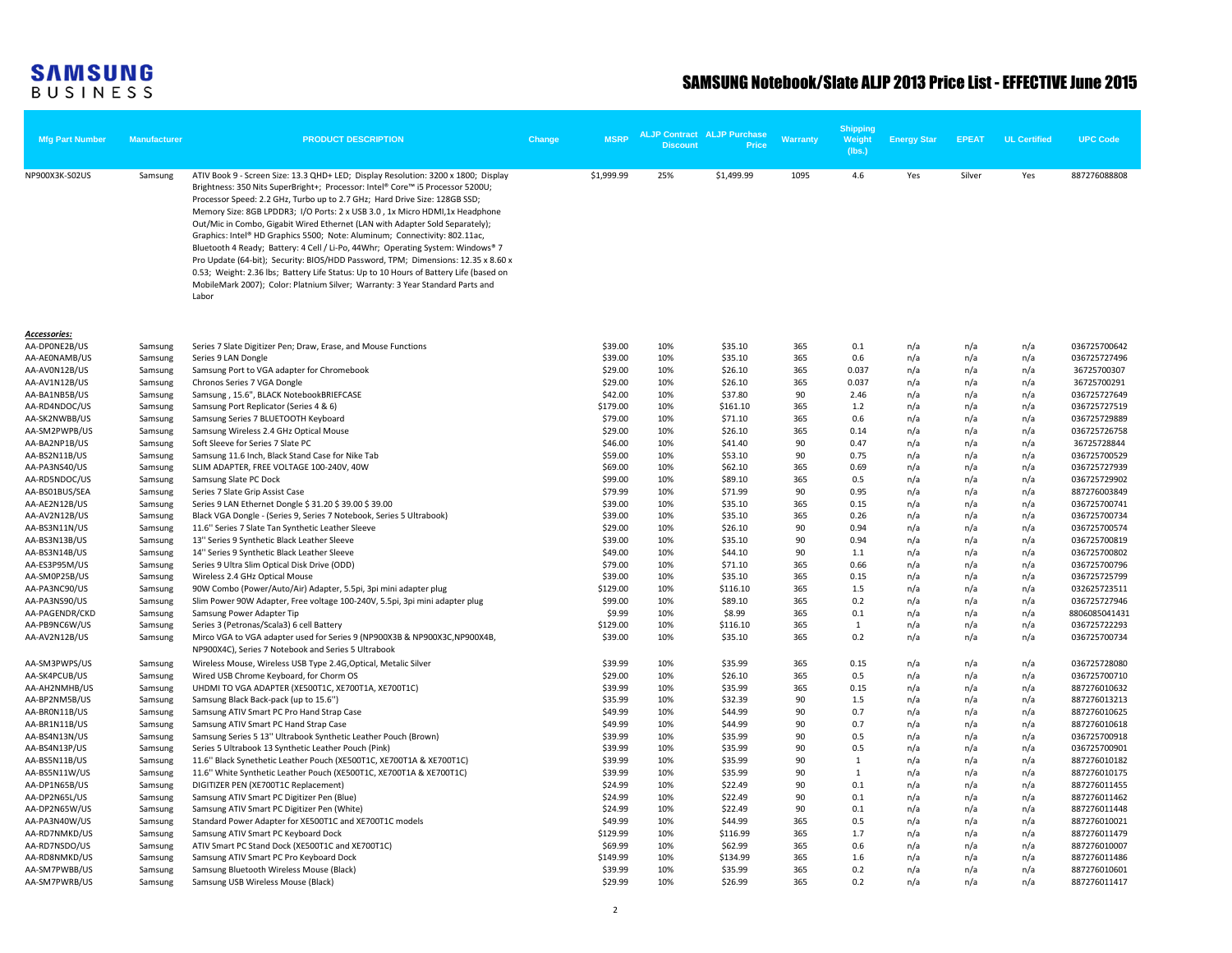| <b>Mfg Part Number</b>                       | <b>Manufacturer</b> | <b>PRODUCT DESCRIPTION</b>                                                                                                                                                                                                                                                                       | Change | <b>MSRP</b> | <b>Discount</b> | <b>ALJP Contract ALJP Purchase</b><br>Price | <b>Warranty</b> | Shipping<br>Weight<br>(lbs.) | <b>Energy Star</b> | <b>EPEAT</b> | <b>UL Certified</b> | <b>UPC Code</b> |
|----------------------------------------------|---------------------|--------------------------------------------------------------------------------------------------------------------------------------------------------------------------------------------------------------------------------------------------------------------------------------------------|--------|-------------|-----------------|---------------------------------------------|-----------------|------------------------------|--------------------|--------------|---------------------|-----------------|
| AA-SM7PWRP/US                                | Samsung             | Samsung USB Wireless Mouse (Pink)                                                                                                                                                                                                                                                                |        | \$29.99     | 10%             | \$26.99                                     | 365             | 0.2                          | n/a                | n/a          | n/a                 | 887276011431    |
| AA-SP0NW11/US                                | Samsung             | Samsung Screen Protector (CLEAR)                                                                                                                                                                                                                                                                 |        | \$19.99     | 10%             | \$17.99                                     | 90              | 0.2                          | n/a                | n/a          | n/a                 | 887276010656    |
| AA-SP1NW11/US                                | Samsung             | Samsung Screen Protector (Anti-Glare)                                                                                                                                                                                                                                                            |        | \$19.99     | 10%             | \$17.99                                     | 90              | 0.2                          | n/a                | n/a          | n/a                 | 887276010649    |
| AA-BKONWBG/US                                | Samsung             | Samsung ATIV Smart PC Book Cover Keyboard                                                                                                                                                                                                                                                        |        | \$99.99     | 10%             | \$89.99                                     | 365             | 1.54                         | n/a                | n/a          | n/a                 | 887276979793    |
| AA-BS5NBCG/US                                | Samsung             | Samsung ATIV Tab 5 Smart PC 11.6" Book Cover Case - Gray                                                                                                                                                                                                                                         |        | \$59.99     | 10%             | \$53.99                                     | 365             | 1.1                          | n/a                | n/a          | n/a                 | 887276983950    |
| AA-BS5NBCR/US                                | Samsung             | Samsung ATIV Tab 5 Smart PC 11.6" Book Cover Case - Red                                                                                                                                                                                                                                          |        | \$59.99     | 10%             | \$53.99                                     | 365             | 1.1                          | n/a                | n/a          | n/a                 | 887276983974    |
| AA-BS5NBCW/US                                | Samsung             | Samsung ATIV Tab Smart PC 11.6" Book Cover Case - White                                                                                                                                                                                                                                          |        | \$59.99     | 10%             | \$53.99                                     | 365             | 1.1                          | n/a                | n/a          | n/a                 | 887276983967    |
| AA-BS6NBCG/US                                | Samsung             | Samsung ATIV Tab 7 Smart PC Pro 11.6" Book Cover Case - Gray                                                                                                                                                                                                                                     |        | \$59.99     | 10%             | \$53.99                                     | 365             | 1.1                          | n/a                | n/a          | n/a                 | 887276983981    |
| AA-BK1NWBW/US                                | Samsung             | Book Cover Keyboard for ATIV Tab 3                                                                                                                                                                                                                                                               |        | \$129.99    | 10%             | \$116.99                                    | 365             | 1.1                          | n/a                | n/a          | n/a                 | 887276853666    |
| AA-BS4NBCR/US                                | Samsung             | 10.1" Red Book Cover for ATIV Tab 3                                                                                                                                                                                                                                                              |        | \$59.99     | 10%             | \$53.99                                     | 365             | 0.4                          | n/a                | n/a          | n/a                 | 887276852485    |
| AA-BS4NBCW/US                                | Samsung             | 10.1" White Book Cover for ATIV Tab 3                                                                                                                                                                                                                                                            |        | \$59.99     | 10%             | \$53.99                                     | 365             | 0.4                          | n/a                | n/a          | n/a                 | 887276852461    |
| AA-DP3N55W/US                                | Samsung             | S-Pen for ATIV Tab 3                                                                                                                                                                                                                                                                             |        | \$24.99     | 10%             | \$22.49                                     | 365             | 0.01                         | n/a                | n/a          | n/a                 | 887276852997    |
| AA-SP2NW10/US                                | Samsung             | ATIV Tab 3 Clear type 10.1" Screen Protector                                                                                                                                                                                                                                                     |        | \$19.99     | 10%             | \$17.99                                     | 365             | 0.4                          | n/a                | n/a          | n/a                 | 887276852508    |
| AA-BS8N13B/US                                | Samsung             | Samsung Series 7 13.3" Ultra Slim Pouch - Black (for models Compatible with models<br>730U3E, 740U3E)                                                                                                                                                                                            |        | \$39.99     | 10%             | \$35.99                                     | 365             | 0.92                         | n/a                | n/a          | n/a                 | 887276025476    |
| AA-BS8N13L/US                                | Samsung             | Samsung Series 7 13.3" Ultra Slim Pouch - Blue (Compatible with models 730U3E,<br>740U3E)                                                                                                                                                                                                        |        | \$39.99     | 10%             | \$35.99                                     | 365             | 0.92                         | n/a                | n/a          | n/a                 | 887276025490    |
| AA-BS8N13R/US                                | Samsung             | Samsung Series 7 13.3" Ultra Slim Pouch - Red (Compatible with models 730U3E,<br>740U3E)                                                                                                                                                                                                         |        | \$39.99     | 10%             | \$35.99                                     | 365             | 0.92                         | n/a                | n/a          | n/a                 | 887276025506    |
| AA-BS8N13W/US                                | Samsung             | Samsung Series 7 13.3" Ultra Slim Pouch - White (Compatible with models 730U3E,<br>740U3E)                                                                                                                                                                                                       |        | \$39.99     | 10%             | \$35.99                                     | 365             | 0.92                         | n/a                | n/a          | n/a                 | 887276025483    |
| AA-RD7NDOC/US                                | Samsung             | Samsung Series 4 & Series 6 Business Docking Station                                                                                                                                                                                                                                             |        | \$199.99    | 10%             | \$179.99                                    | 365             | 3.2                          | n/a                | n/a          | n/a                 | 887276016511    |
| AA-RD7NMKW/US                                | Samsung             | ATIV Smart PC Keyboard Dock - White                                                                                                                                                                                                                                                              |        | \$129.99    | 10%             | \$116.99                                    | 365             | 3.2                          | n/a                | n/a          | n/a                 | 887276013121    |
| AA-SK6PWUB/US                                | Samsung             | Samsung USB Wirelss Keyboard                                                                                                                                                                                                                                                                     |        | \$59.99     | 10%             | \$53.99                                     | 365             | 0.95                         | n/a                | n/a          | n/a                 | 887276017655    |
| AA-SK7PWBB/US                                | Samsung             | Samsung Wireless Bluetooth Keyboard                                                                                                                                                                                                                                                              |        | \$59.99     | 10%             | \$53.99                                     | 365             | 1.06                         | n/a                | n/a          | n/a                 | 887276010014    |
| AA-SLONKEY/US                                | Samsung             | Samsung Slim Security Lock                                                                                                                                                                                                                                                                       |        | \$39.99     | 10%             | \$35.99                                     | 365             | 0.5                          | n/a                | n/a          | n/a                 | 887276025810    |
| AA-SM7PCPB/US                                | Samsung             | Samsung Wired USB Mouse (Blue Trace)                                                                                                                                                                                                                                                             |        | \$14.99     | 10%             | \$13.49                                     | 365             | 0.4                          | n/a                | n/a          | n/a                 | 887276011394    |
| AA-SM8PWBB/US                                | Samsung             | S Action Bluetooth Mouse - Black                                                                                                                                                                                                                                                                 |        | \$39.99     | 10%             | \$35.99                                     | 365             | 0.4                          | n/a                | n/a          | n/a                 | 887276958705    |
| AA-SM8PWBW/US                                | Samsung             | S Action Bluetooth Mouse - White                                                                                                                                                                                                                                                                 |        | \$39.99     | 10%             | \$35.99                                     | 365             | 0.4                          | n/a                | n/a          | n/a                 | 887276958712    |
| AA-AH3AUKB/US                                | Samsung             | microHDMI to VGA Adapter Dongle with HDMI gender (XE503 chromebook, Book 9,<br>Book Plus)                                                                                                                                                                                                        |        | \$39.99     | 10%             | \$35.99                                     | 365             | 0.4                          | n/a                | n/a          | n/a                 | 887276967882    |
| <b>Extended Warranties:</b><br>P-NP-NO1XM003 | Samsung             | Provides on site next business day service and ADH Insurance during the 3 year                                                                                                                                                                                                                   |        | \$259.99    | 5%              | \$246.99                                    | n/a             | n/a                          | n/a                | n/a          | n/a                 | 036725729049    |
|                                              |                     | standard service contract. Applies to Notebooks with MSRP between \$1000-<br>\$1499.99 that come standard with a 3 year warranty                                                                                                                                                                 |        |             |                 |                                             |                 |                              |                    |              |                     |                 |
| P-NP-1P3XL00                                 | Samsung             | Samsung 2 Year Pick Up and Return Service Contract No ADH - Total 2 Years (Extends<br>the Standard Samsung Manufacturer Warranty by 1 year for a total of 2 years.<br>Service contract does not cover the battery. Applies to Notebooks with MSRP<br>between \$0-\$499.99)                       |        | \$49.99     | 5%              | \$47.49                                     | n/a             | n/a                          | n/a                | n/a          | n/a                 | 036725723672    |
| P-NP-2P3XL00                                 | Samsung             | Samsung 3 Year Pick Up and Return Service Contract No ADH - Total 3 Years (Extends<br>the Standard Samsung Manufacturer Warranty by 2 years for a total of 3 years.<br>Service contract does not cover the battery. Applies to Notebooks with MSRP                                               |        | \$99.99     | 5%              | \$94.99                                     | n/a             | n/a                          | n/a                | n/a          | n/a                 | 036725723719    |
| P-NP-3P3XL00                                 | Samsung             | between \$0-\$499.99)<br>Samsung 4 Pick Up and Return Service Contract - Total 4 Years No ADH (Extends the<br>Standard Samsung Manufacturer Warranty by 3 years for a total of 4 years. Service<br>contract does not cover the battery. Applies to Notebooks with MSRP between \$0-<br>\$499.99) |        | \$149.99    | 5%              | \$142.49                                    | n/a             | n/a                          | n/a                | n/a          | n/a                 | 036725723740    |
| P-NP-4P3XL00                                 | Samsung             | Samsung 5 Year Pick Up and Return Service Contract No ADH - Total 5 years (Extends<br>the Standard Samsung Manufacturer Warranty by 4 years for a total of 5 years.<br>Service contract does not cover the battery. Applies to Notebooks with MSRP<br>between \$0-\$499.99)                      |        | \$249.99    | 5%              | \$237.49                                    | n/a             | n/a                          | n/a                | n/a          | n/a                 | 036725723788    |
| P-NP-1P3XM00                                 | Samsung             | Samsung 2 Year Pick Up and Return Service Contract - Total 2 Years (Extends the<br>Standard Samsung Manufacturer Warranty by 1 year for a total of 2 years. Service<br>contract does not cover the battery. Applies to Notebooks with MSRP between \$500-<br>\$999.99)                           |        | \$79.00     | 5%              | \$75.05                                     | n/a             | n/a                          | n/a                | n/a          | n/a                 | 036725723689    |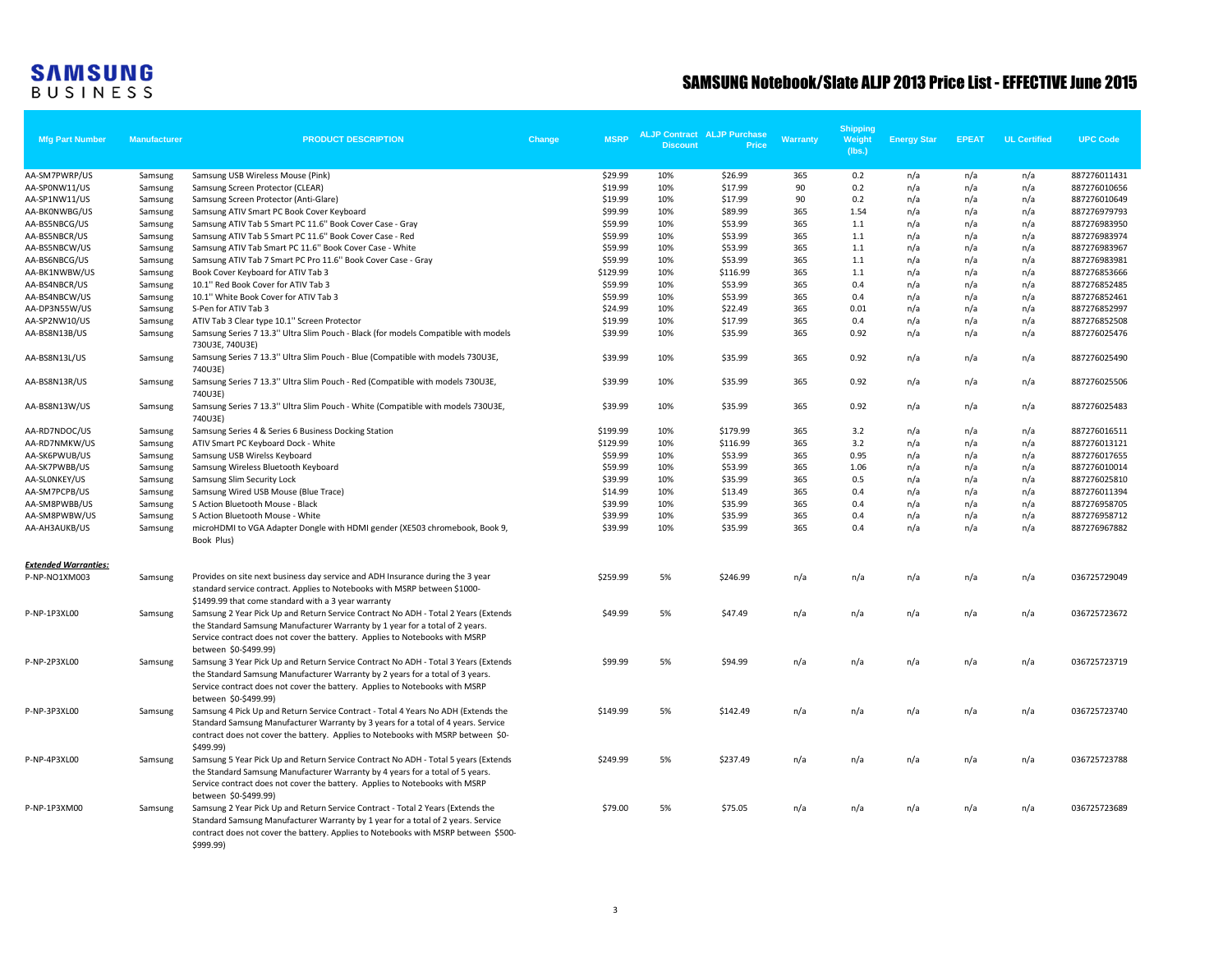| <b>Mfg Part Number</b> | <b>Manufacturer</b> | <b>PRODUCT DESCRIPTION</b>                                                                                                                                                                                                                                                                                                                                                      | Change | <b>MSRP</b> | <b>Discount</b> | <b>ALJP Contract ALJP Purchase</b><br>Price | Warranty | <b>Shipping</b><br>Weight<br>(lbs.) | <b>Energy Star</b> | <b>EPEAT</b> | <b>UL Certified</b> | <b>UPC Code</b> |
|------------------------|---------------------|---------------------------------------------------------------------------------------------------------------------------------------------------------------------------------------------------------------------------------------------------------------------------------------------------------------------------------------------------------------------------------|--------|-------------|-----------------|---------------------------------------------|----------|-------------------------------------|--------------------|--------------|---------------------|-----------------|
| P-NP-2P3XM00           | Samsung             | Samsung 3 Year Pick Up and Return Service Contract no ADH - Total 3 Years (Extends<br>the Standard Samsung Manufacturer Warranty by 2 years for a total of 3 years.<br>Service contract does not cover the battery. Applies to Notebooks with MSRP<br>between \$500 - \$999.99)                                                                                                 |        | \$149.99    | 5%              | \$142.49                                    | n/a      | n/a                                 | n/a                | n/a          | n/a                 | 036725723726    |
| P-NP-3P3XM00           | Samsung             | Samsung 4 Year Pick Up and Return - Total 4 Years no ADH (Extends the Standard<br>Samsung Manufacturer Warranty by 3 years for a total of 4 years. Service contract<br>does not cover the battery. Applies to Notebooks with MSRP between \$500 -<br>\$999.99)                                                                                                                  |        | \$199.99    | 5%              | \$189.99                                    | n/a      | n/a                                 | n/a                | n/a          | n/a                 | 036725723757    |
| P-NP-4P3XM00           | Samsung             | Samsung 5 Year Pick Up and Return Service Contract - Total 5 years no ADH (Extends<br>the Standard Samsung Manufacturer Warranty by 4 years for a total of 5 years.<br>Service contract does not cover the battery. Applies to Notebooks with MSRP<br>between \$500 - \$999.99)                                                                                                 |        | \$399.99    | 5%              | \$379.99                                    | n/a      | n/a                                 | n/a                | n/a          | n/a                 | 036725723795    |
| P-NP-1P3XH00           | Samsung             | Samsung 2 Year Pick Up and Return Service Contract -Total 2 Years No ADH (Extends<br>the Standard Samsung Manufacturer Warranty by 1 year for a total of 2 years.<br>Service contract does not cover the battery. Applies to Notebooks with MSRP<br>between \$1000 - \$1499.99)                                                                                                 |        | \$79.99     | 5%              | \$75.99                                     | n/a      | n/a                                 | n/a                | n/a          | n/a                 | 036725723665    |
| P-NP-2P3XH00           | Samsung             | Samsung 3 Year Pick Up and Return Service Contract - Total 3 Years No ADH (Extends<br>the Standard Samsung Manufacturer Warranty by 2 years for a total of 3 years.<br>Service contract does not cover the battery. Applies to Notebooks with MSRP<br>between \$1000 - \$1499.99)                                                                                               |        | \$149.99    | 5%              | \$142.49                                    | n/a      | n/a                                 | n/a                | n/a          | n/a                 | 036725723702    |
| P-NP-3P3XH00           | Samsung             | Samsung 4 Year Extended Pick Up and Return - Total 4 Years No ADH (Extends the<br>Standard Samsung Manufacturer Warranty by 3 years for a total of 4 years. Service<br>contract does not cover the battery. Applies to Notebooks with MSRP between<br>\$1000 - \$1499.99)                                                                                                       |        | \$199.99    | 5%              | \$189.99                                    | n/a      | n/a                                 | n/a                | n/a          | n/a                 | 036725723733    |
| P-NP-4P3XH00           | Samsung             | Samsung 5 Year Pick Up and Return Service Contract - Total 5 Years No ADH (Extends<br>the Standard Samsung Manufacturer Warranty by 4 years for a total of 5 years.<br>Service contract does not cover the battery. Applies to Notebooks with MSRP<br>between \$1000 - \$1499.99)                                                                                               |        | \$499.99    | 5%              | \$474.99                                    | n/a      | n/a                                 | n/a                | n/a          | n/a                 | 036725723733    |
| P-NP-1PXXU00           | Samsung             | Samsung 2 Year Pick Up and Return Service Contract with No ADH (Applies to<br>Notebooks with MSRP between \$1500 - \$1999.99)                                                                                                                                                                                                                                                   |        | \$99.99     | 5%              | \$94.99                                     | n/a      | n/a                                 | n/a                | n/a          | n/a                 | 0887276009322   |
| P-NP-2PXXU00           | Samsung             | Samsung 3 Year Pick Up and Return Service Contract - No ADH (Applies to Notebooks<br>with MSRP between \$1500 - \$1999.99)                                                                                                                                                                                                                                                      |        | \$179.99    | 5%              | \$170.99                                    | n/a      | n/a                                 | n/a                | n/a          | n/a                 | 0887276009384   |
| P-NP-3PXXU00           | Samsung             | Samsung 4 Year Pick Up and Return Service Contract - No ADH (Applies to Notebooks<br>with MSRP between \$1500 - \$1999.99)                                                                                                                                                                                                                                                      |        | \$249.99    | 5%              | \$237.49                                    | n/a      | n/a                                 | n/a                | n/a          | n/a                 | 0887276009445   |
| P-NP-BK3XL00           | Samsung             | Samsung 2 Year Pick Up and Return Service Contract with ADH Insurance -TOTAL 2<br>YEARS (Extends the Standard Samsung Manufacturer Warranty by 1 years for a total<br>of 2 years and provides Accidental Damage Coverage. Service contract does not<br>cover the battery. Applies to Notebooks with MSRP between \$0-\$499.99)                                                  |        | \$99.99     | 5%              | \$94.99                                     | n/a      | n/a                                 | n/a                | n/a          | n/a                 | 036725723863    |
| P-NP-CK3XL00           | Samsung             | Samsung 3 Year Pick Up and Return Service Contract with ADH Insurance - Total 3<br>Years (Extends the Standard Samsung Manufacturer Warranty by 2 years for a total<br>of 3 years with Accidental Damage Coverage. Service contract does not cover the<br>battery. Applies to Notebooks with MSRP between \$0-\$499.99)                                                         |        | \$179.99    | 5%              | \$170.99                                    | n/a      | n/a                                 | n/a                | n/a          | n/a                 | 036725724655    |
| P-NP-DK3XL00           | Samsung             | Samsung 4 Year Pick Up and Return Service Contract with ADH Insurance - Total 4<br>Years (Extends the Standard Samsung Manufacturer Warranty by 3 years for a total<br>of 4 years with Accidental Damage Coverage. Service contract does not cover the<br>battery. Applies to Notebooks with MSRP between \$0-\$499.99)                                                         |        | \$349.99    | 5%              | \$332.49                                    | n/a      | n/a                                 | n/a                | n/a          | n/a                 | 036725725058    |
| P-NP-BK3XM00           | Samsung             | Samsung 2 Years Service Pick Up and Return Contract with ADH Insurance (Extends<br>the standard Samsung Manufacturer Warranty by 1 year for a total of 2 years and<br>provides Accidental Damage Coverage. Sevice contract does not cover the battery.                                                                                                                          |        | \$109.99    | 5%              | \$104.49                                    | n/a      | n/a                                 | n/a                | n/a          | n/a                 | 036725724273    |
| P-NP-CK3XM00           | Samsung             | Applies to Notebooks with MSRP between \$500-\$999.99)<br>Samsung 3 Year Pick Up and Return with ADH Insurance - Total 3 Years (Extends the<br>Standard Samsung Manufacturer Warranty by 2 years for a total of 3 years with<br>Accidental Damage Coverage. Service contract<br>does not cover the service contract. Applies to Notebooks with MSRP between \$500-<br>\$999.99) |        | \$219.99    | 5%              | \$208.99                                    | n/a      | n/a                                 | n/a                | n/a          | n/a                 | 036725724662    |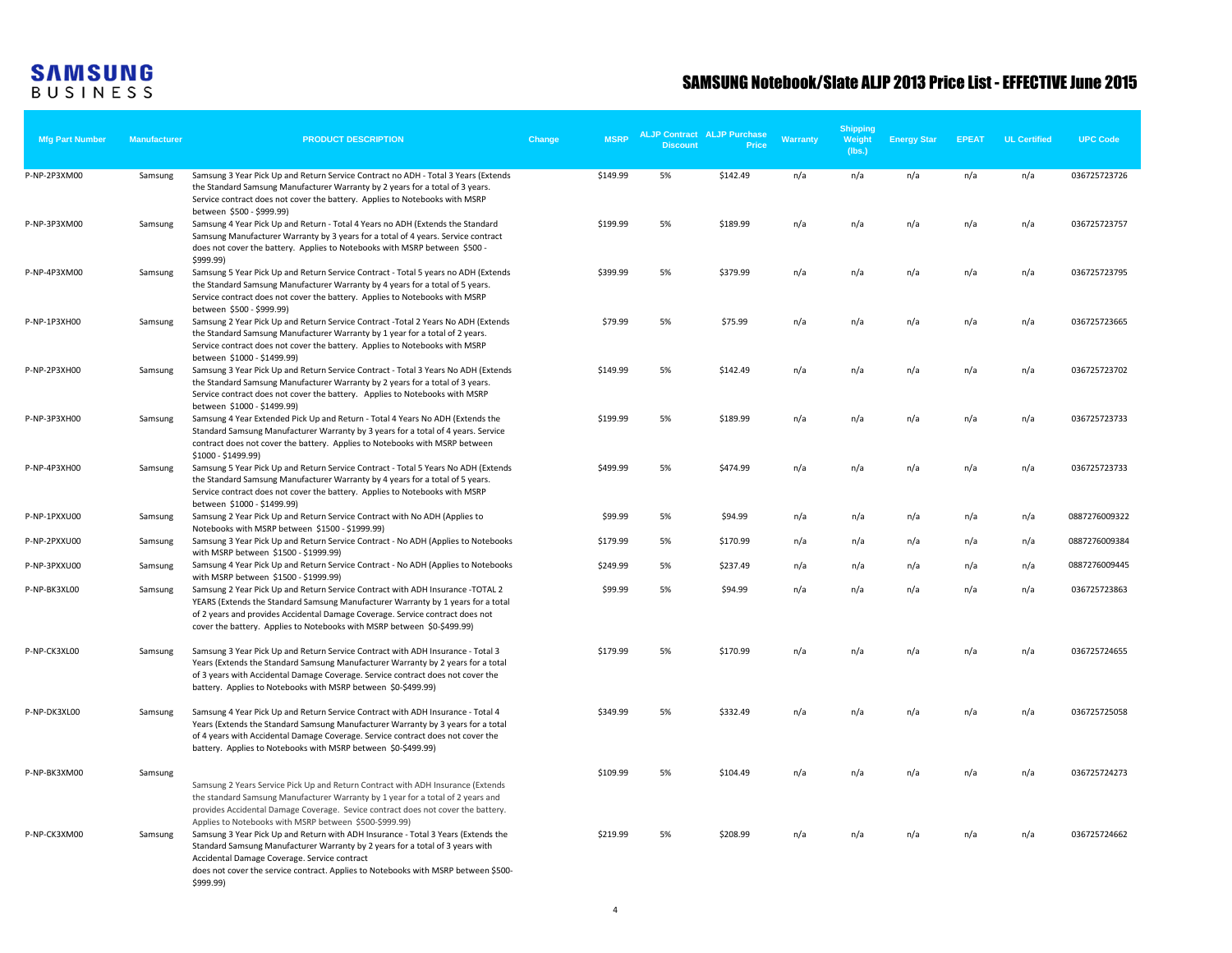| <b>Mfg Part Number</b> | <b>Manufacturer</b> | <b>PRODUCT DESCRIPTION</b>                                                                                                                                                                                                                                                                                                               | Change | <b>MSRP</b> | <b>Discount</b> | <b>ALJP Contract ALJP Purchase</b><br>Price | Warranty | <b>Shipping</b><br>Weight<br>(lbs.) | <b>Energy Star</b> | <b>EPEAT</b> | <b>UL Certified</b> | <b>UPC Code</b> |
|------------------------|---------------------|------------------------------------------------------------------------------------------------------------------------------------------------------------------------------------------------------------------------------------------------------------------------------------------------------------------------------------------|--------|-------------|-----------------|---------------------------------------------|----------|-------------------------------------|--------------------|--------------|---------------------|-----------------|
| P-NP-DK3XM00           | Samsung             | Samsung 4 Years Pick Up and Return with ADH Insurance - Total 4 Years (Extends the<br>Standard Samsung Manufacturer Warranty by 3 years for a total of 4 years with<br>Accidental Damage Coverage. Service contract does not cover the battery. \$500-<br>\$999.99 \$500-\$999.99 Applies to Notebooks with MSRP between \$500-\$999.99) |        | \$399.99    | 5%              | \$379.99                                    | n/a      | n/a                                 | n/a                | n/a          | n/a                 | 036725725065    |
| P-NP-BK3XH00           | Samsung             | Samsung 2 Year Pick Up and Return Service Contract with ADH Insurance -TOTAL 2<br>YEARS (Extends the Standard Samsung Manufacturer Warranty by 1 years for a total<br>of 2 years with Accidental Damage Coverage. Service contract does not cover the<br>battery. Applies to Notebooks with MSRP between \$1000-\$1499.99)               |        | \$129.99    | 5%              | \$123.49                                    | n/a      | n/a                                 | n/a                | n/a          | n/a                 | 036725724259    |
| P-NP-CK3XH00           | Samsung             | Samsung 3 Year Pick Up and Return Service Contract with ADH Insurance - Total 3<br>Years (Extends the Standard Samsung Manufacturer Warranty by 2 years for a total<br>of 3 years with Accidental Damage Coverage. Service contract does not cover the<br>battery. Applies to Notebooks with MSRP between \$1000-\$1499.99)              |        | \$249.99    | 5%              | \$237.49                                    | n/a      | n/a                                 | n/a                | n/a          | n/a                 | 036725724648    |
| P-NP-DK3XH00           | Samsung             | Samsung 4 Year Pick Up and Return with ADH Insurance - Total 4 Years (Extends the<br>Standard Samsung Manufacturer Warranty by 3 years for a total of 4 years with<br>Accidental Damage Coverage. Service contract<br>does not cover the battery. Applies to Notebooks with MSRP between \$1000-<br>\$1499.99)                           |        | \$499.99    | 5%              | \$474.99                                    | n/a      | n/a                                 | n/a                | n/a          | n/a                 | 036725725041    |
| P-NP-BN3XL00           | Samsung             | Samsung 2 Year 3rd Business Day On Site Service Contract - with No ADH (Extends<br>the Standard Samsung Manufacturer Warranty by 1 year for a total of 2 years.<br>Applies to Notebooks with MSRP between \$0-\$499.99)                                                                                                                  |        | \$79.99     | 5%              | \$75.99                                     | n/a      | n/a                                 | n/a                | n/a          | n/a                 | 036725724334    |
| P-NP-CN3XL00           | Samsung             | Samsung 3 Year 3rd Business Day On Site Service Contract - with No ADH (Extends<br>the Standard Samsung Manufacturer Warranty by 2 years for a total of 3 years.<br>Applies to Notebooks with MSRP between \$0-\$499.99)                                                                                                                 |        | \$149.99    | 5%              | \$142.49                                    | n/a      | n/a                                 | n/a                | n/a          | n/a                 | 036725724730    |
| P-NP-DN3XL00           | Samsung             | Samsung 4 Year 3rd Business Day On Site Service Contract with No ADH (Extends the<br>Standard Samsung Manufacturer Warranty by 3 years for a total of 4 years. Applies<br>to Notebooks with MSRP between \$0-\$499.99)                                                                                                                   |        | \$199.99    | 5%              | \$189.99                                    | n/a      | n/a                                 | n/a                | n/a          | n/a                 | 036725725133    |
| P-NP-BN3XM00           | Samsung             | Samsung 2 Year On Site 3rd Business Day Service Contract with No ADH (Extends the<br>Standard Samsung Manufacturer Warranty by 1 year for a total of 2 years. Applies to<br>Notebooks with MSRP between \$500-\$999.99)                                                                                                                  |        | \$79.99     | 5%              | \$75.99                                     | n/a      | n/a                                 | n/a                | n/a          | n/a                 | 036725724341    |
| P-NP-CN3XM00           | Samsung             | Samsung 3 Year On Site 3rd Business Day Service Contract - with No ADH (Extends<br>the Standard Samsung Manufacturer Warranty by 2 years for a total of 3 years.<br>Applies to Notebooks with MSRP between)                                                                                                                              |        | \$179.99    | 5%              | \$170.99                                    | n/a      | n/a                                 | n/a                | n/a          | n/a                 | 036725724747    |
| P-NP-DN3XM00           | Samsung             | Samsung 4 Year On Site 3rd Business Day Service Contract with No ADH (Extends the<br>Standard Samsung Manufacturer Warranty by 3 years for a total of 4 years. (Applies<br>to Notebooks with MSRP between)                                                                                                                               |        | \$249.99    | 5%              | \$237.49                                    | n/a      | n/a                                 | n/a                | n/a          | n/a                 | 036725728288    |
| P-NP-AN3XH00           | Samsung             | Samsung 1 Year 3rd Business Day On Site Service Contract with No ADH (Provides on<br>site 3rd business day support during the standard 1 year Samsung manufacturer<br>warranty period. (Applies to Notebooks with MSRP between \$1000-\$1499.99)                                                                                         |        | \$19.00     | 5%              | \$18.05                                     | n/a      | n/a                                 | n/a                | n/a          | n/a                 | 036725723931    |
| P-NP-BN3XH00           | Samsung             | Samsung 3rd Business Day 2 year Onsite Service Contract - with No ADH (Extends<br>the Standard Samsung Manufacturer Warranty by 1 year for a total of 2 years.<br>(Applies to Notebooks with MSRP between \$1000-\$1499.99)                                                                                                              |        | \$99.99     | 5%              | \$94.99                                     | n/a      | n/a                                 | n/a                | n/a          | n/a                 | 036725724327    |
| P-NP-CN3XH00           | Samsung             | Samsung 3 year 3rd Business Day Service Contract - No ADH (Extends the Standard<br>Samsung Manufacturer Warranty by 2 years for a total of 3 years. (Applies to<br>Notebooks with MSRP between \$1000-\$1499.99)                                                                                                                         |        | \$199.99    | 5%              | \$189.99                                    | n/a      | n/a                                 | n/a                | n/a          | n/a                 | 036725724723    |
| P-NP-DN3XH00           | Samsung             | Samsung 4 Year 3rd Business Day On Site Service Contract with No ADH (Extends the<br>Standard Samsung Manufacturer Warranty by 3 years for a total of 4 years. (Applies<br>to Notebooks with MSRP between \$1000-\$1499.99)                                                                                                              |        | \$299.99    | 5%              | \$284.99                                    | n/a      | n/a                                 | n/a                | n/a          | n/a                 | 036725725126    |
| P-NP-2N3XU00           | Samsung             | Samsung 2 Year 3rd Business Day On Site Service Contract - No ADH (Applies to<br>Notebooks with MSRP between \$1500-\$1999.99)                                                                                                                                                                                                           |        | \$149.99    | 5%              | \$142.49                                    | n/a      | n/a                                 | n/a                | n/a          | n/a                 | 0887276009421   |
| P-NP-3N3XU00           | Samsung             | Samsung 3 Year On Site 3rd Business Day Service Contract - No ADH (Applies to<br>Notebooks with MSRP between \$1500-\$1999.99)                                                                                                                                                                                                           |        | \$399.99    | 5%              | \$379.99                                    | n/a      | n/a                                 | n/a                | n/a          | n/a                 | 0887276009483   |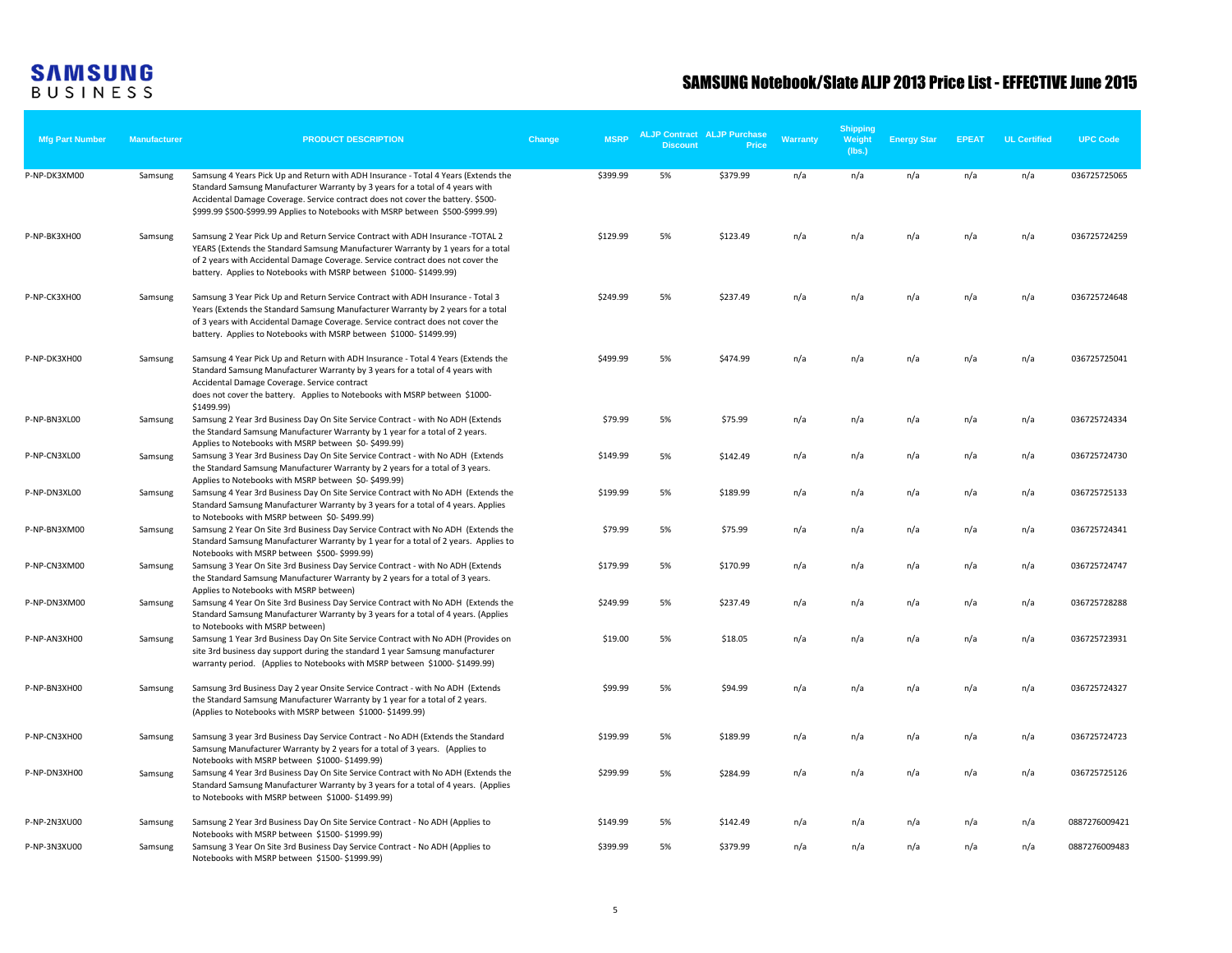| <b>Mfg Part Number</b> | <b>Manufacturer</b> | <b>PRODUCT DESCRIPTION</b>                                                                                                                                                                                                                                                        | Change | <b>MSRP</b> | <b>Discount</b> | <b>ALJP Contract ALJP Purchase</b><br>Price | Warranty | <b>Shipping</b><br>Weight<br>(lbs.) | <b>Energy Star</b> | <b>EPEAT</b> | <b>UL Certified</b> | <b>UPC Code</b> |
|------------------------|---------------------|-----------------------------------------------------------------------------------------------------------------------------------------------------------------------------------------------------------------------------------------------------------------------------------|--------|-------------|-----------------|---------------------------------------------|----------|-------------------------------------|--------------------|--------------|---------------------|-----------------|
| P-NP-AO3XL00           | Samsung             | Samsung 1 Year 3rd Business Day On Site Service Contract - with ADH (Provides on<br>site 3rd business day support during the standard 1 year Samsung manufacturer<br>warranty period with Accidental Damage Coverage. Applies to Notebooks with<br>MSRP between \$0-\$499.99)     |        | \$59.00     | 5%              | \$56.05                                     | n/a      | n/a                                 | n/a                | n/a          | n/a                 | 036725724068    |
| P-NP-BO3XL00           | Samsung             | Samsung 2 Year 3rd Business Day On Site Service Contract - with ADH (Extends the<br>Standard Samsung Manufacturer Warranty by 1 year for a total of 2 years with<br>Accidental Damage Coverage. Applies to Notebooks with MSRP between \$0-<br>\$499.99)                          |        | \$149.99    | 5%              | \$142.49                                    | n/a      | n/a                                 | n/a                | n/a          | n/a                 | 036725724457    |
| P-NP-CO3XL00           | Samsung             | Samsung 3 Year 3rd Business Day On Site Service Contract - with ADH (Extends the<br>Standard Samsung Manufacturer Warranty by 2 years for a total of 3 years with<br>Accidental Damage Coverage. Applies to Notebooks with MSRP between \$0-<br>\$499.99)                         |        | \$349.99    | 5%              | \$332.49                                    | n/a      | n/a                                 | n/a                | n/a          | n/a                 | 036725724853    |
| P-NP-DO3XL00           | Samsung             | Samsung 4 Year 3rd Business Day On Site Service Contract - with ADH (Extends the<br>Standard Samsung Manufacturer Warranty by 3 years for a total of 4 years with<br>Accidental Damage Coverage. Applies to Notebooks with MSRP between \$0-<br>\$499.99)                         |        | \$599.99    | 5%              | \$569.99                                    | n/a      | n/a                                 | n/a                | n/a          | n/a                 | 036725725256    |
| P-NP-AO3XM00           | Samsung             | Samsung 1 Year 3rd Business Day On Site Service Contract - with ADH (Provides on<br>site 3rd business day support during the standard 1 year Samsung manufacturer<br>warranty period with Accidental Damage Coverage. Applies to Notebooks with MSRP<br>between \$500-\$999.99)   |        | \$59.00     | 5%              | \$56.05                                     | n/a      | n/a                                 | n/a                | n/a          | n/a                 | 036725724075    |
| P-NP-BO3XM00           | Samsung             | Samsung 2 Year 3rd Business Day On Site Service Contract - with ADH (Extends the<br>Standard Samsung Manufacturer Warranty by 1 year for a total of 2 years with<br>Accidental Damage Coverage. Applies to Notebooks with MSRP between \$500-<br>\$999.99)                        |        | \$179.99    | 5%              | \$170.99                                    | n/a      | n/a                                 | n/a                | n/a          | n/a                 | 036725724464    |
| P-NP-CO3XM00           | Samsung             | Samsung 3 Year 3rd Business Day On Site Service Contract - with ADH (Extends the<br>Standard Samsung Manufacturer Warranty by 2 years for a total of 3 years with<br>Accidental Damage Coverage. Applies to Notebooks with MSRP between \$500-<br>\$999.99)                       |        | \$379.99    | 5%              | \$360.99                                    | n/a      | n/a                                 | n/a                | n/a          | n/a                 | 036725724860    |
| P-NP-DO3XM00           | Samsung             | Samsung 4 Year 3rd Business Day On Site Service Contract - with ADH (Extends the<br>Standard Samsung Manufacturer Warranty by 3 years for a total of 4 years with<br>Accidental Damage Coverage. Applies to Notebooks with MSRP between \$500-<br>\$999.99)                       |        | \$749.99    | 5%              | \$712.49                                    | n/a      | n/a                                 | n/a                | n/a          | n/a                 | 036725725263    |
| P-NP-AO3XH00           | Samsung             | Samsung 1 Year 3rd Business Day On Site Service Contract - with ADH (Provides on<br>site 3rd business day support during the standard 1 year Samsung manufacturer<br>warranty period with Accidental Damage Coverage. Applies to Notebooks with<br>MSRP between \$1000-\$1499.99) |        | \$59.00     | 5%              | \$56.05                                     | n/a      | n/a                                 | n/a                | n/a          | n/a                 | 036725724051    |
| P-NP-BO3XH00           | Samsung             | Samsung 2 Year 3rd Business Day On Site Service Contract -with ADH (\$1000-\$1499)<br>(Extends the Standard Samsung Manufacturer Warranty by 1 year for a total of 2<br>years with Accidental Damage Coverage. (Applies to Notebooks with MSRP between<br>\$1000-\$1499.99)       |        | \$199.99    | 5%              | \$189.99                                    | n/a      | n/a                                 | n/a                | n/a          | n/a                 | 036725724440    |
| P-NP-CO3XH00           | Samsung             | Samsung 3 Year 3rd Business Day On Site Service Contract - with ADH (Extends the<br>Standard Samsung Manufacturer Warranty by 2 years for a total of 3 years with<br>Accidental Damage Coverage. Applies to Notebooks with MSRP between \$1000-<br>\$1499.99)                     |        | \$449.99    | 5%              | \$427.49                                    | n/a      | n/a                                 | n/a                | n/a          | n/a                 | 036725724846    |
| P-NP-DO3XH00           | Samsung             | Samsung 4 Year On Site 3rd Business Day Service Contract - with ADH (Extends the<br>Standard Samsung Manufacturer Warranty by 3 years for a total of 4 years with<br>Accidental Damage Coverage. Applies to Notebooks with MSRP between \$1000-<br>\$1499.99)                     |        | \$799.99    | 5%              | \$759.99                                    | n/a      | n/a                                 | n/a                | n/a          | n/a                 | 036725728349    |
| P-NP-1O3XU00           | Samsung             | Samsung 1 Year On Site 3rd Business Day Service Contract with ADH (Applies to<br>Notebooks with MSRP between \$1500-\$1999.99)                                                                                                                                                    |        | \$49.99     | 5%              | \$47.49                                     | n/a      | n/a                                 | n/a                | n/a          | n/a                 | 0887276009377   |
| P-NP-2O3XU00           | Samsung             | Samsung 2 Year On Site 3rd Business Day Service Contract with ADH (\$1500-<br>\$1999.99)                                                                                                                                                                                          |        | \$229.99    | 5%              | \$218.49                                    | n/a      | n/a                                 | n/a                | n/a          | n/a                 | 0887276009438   |
| P-NP-3O3XU00           | Samsung             | Samsung 3 Year On Site 3rd Business Day Service Contract with ADH (Applies to<br>Notebooks with MSRP between \$1500-\$1999.99)                                                                                                                                                    |        | \$499.99    | 5%              | \$474.99                                    | n/a      | n/a                                 | n/a                | n/a          | n/a                 | 0887276009506   |
| P-NP-ANSXL00           | Samsung             | Samsung Onsite Next Business Day 1 Year Service Contract with No ADH (Applies to<br>Notebooks with MSRP between \$0-\$499.99)                                                                                                                                                     |        | \$29.00     | 5%              | \$27.55                                     | n/a      | n/a                                 | n/a                | n/a          | n/a                 | 8808993514403   |
| P-NP-BNSXL00           | Samsung             | Samsung 2 Year Next Business Day Service Contract with no ADH (Applies to<br>Notebooks with MSRP between \$0-\$499.99)                                                                                                                                                            |        | \$99.99     | 5%              | \$94.99                                     | n/a      | n/a                                 | n/a                | n/a          | n/a                 | 08808993514557  |